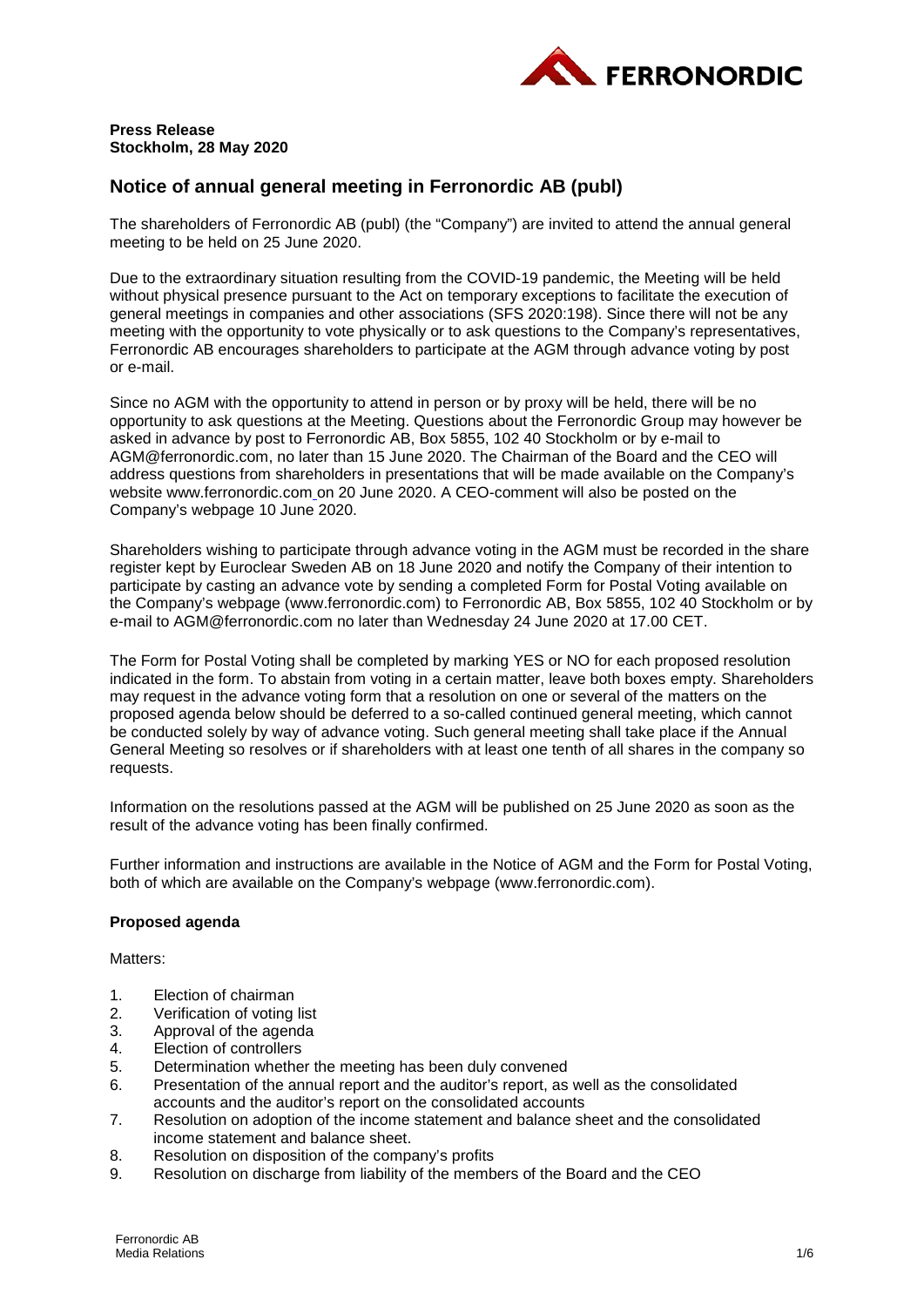

- 10. Determination of the number of members of the Board to be elected by the meeting
- 11. Determination of remuneration for the members of the Board and the auditor<br>12. Election of the Board
- 12. Election of the Board<br>13. Election of the chairm
- 13. Election of the chairman of the Board
- 14. Election of the auditor<br>15. Resolution on the Non
- Resolution on the Nomination Committee
- 16. Resolution on the adoption of a policy on remuneration for executives
- 17. Resolution on a long-term incentive program based on warrants to be issued by the Company
- 18. Resolution on authorisation of the Board on decide to issue new shares

# **Motions**

**Point 1**: The Nomination Committee for the AGM, consisting of Jörgen Olsson (chairman), representing Skandinavkonsult i Stockholm AB, Fredrik Liedholm, representing Scandsib Group Ltd., Per-Olof Eriksson, representing employees of the Group, and Jan Dworsky, representing Swedbank Robur, proposes Staffan Jufors as chairman of the meeting.

**Point 2:** The voting list proposed for approval under this point on the agenda is the voting list drawn up by Euroclear Sweden AB on behalf of the company based on the AGM's share register and advance votes received, as verified and recommended by the persons approving the minutes of the AGM

**Point 4:** Suggested persons to be elected to approve the minutes of the AGM together with the chairman will be presented 4 June 2020 on the Company's webpage. The task of approving the minutes of the AGM also includes verifying the voting list and that the advance votes received are correctly stated in the minutes of the AGM.

**Point 8**: Distributable profits available for distribution by the meeting amount to SEK 239 850 957. Given the current uncertain business outlook and in order to ascertain the Company's resilience to prolonged market disturbances, the Board proposes not to pay any dividend and that the entire amount available will be carried forward.

Point 10: The Nomination Committee proposes that the number of Board members remain six members without deputies.

**Point 11**: The Nomination Committee proposes that the chairman of the Board be awarded SEK 600,000 and that each other Board members except Lars Corneliusson be awarded SEK 300,000. The total remuneration to the Board amounts to SEK 1,800,000. No separate remuneration is paid for work in the Board's committees. The Nomination Committee further proposes that fees to the auditor be paid according to agreement between the Company and KPMG AB.

**Point 12**: The Nomination Committee proposes re-election of Annette Brodin Rampe, Magnus Brännström, Lars Corneliusson, Erik Eberhardson, Håkan Eriksson and Staffan Jufors. Presentations of proposed candidates are available on the company's website [www.ferronordic.com.](http://www.ferronordic.ru/)

**Point 13**: The Nomination Committee proposes re-election of Staffan Jufors as chairman of the Board.

**Point 14**: The Nomination Committee proposes re-election of KPMG AB as the company's auditor for the period until the next AGM.

**Point 15:** The Nomination Committee proposes that the meeting adopts the following principles regarding the company's nomination committee.

The Nomination Committee consists of four members. The chairman of the Board shall at the end of the third quarter 2020 contact the four largest identified shareholders and encourage them to appoint their representatives for the Nomination Committee. Shareholders who are employees of the Group are in this respect regarded as one shareholder. If a shareholder elects not to appoint a representative, the right to appoint a member passes to the next largest shareholder (provided such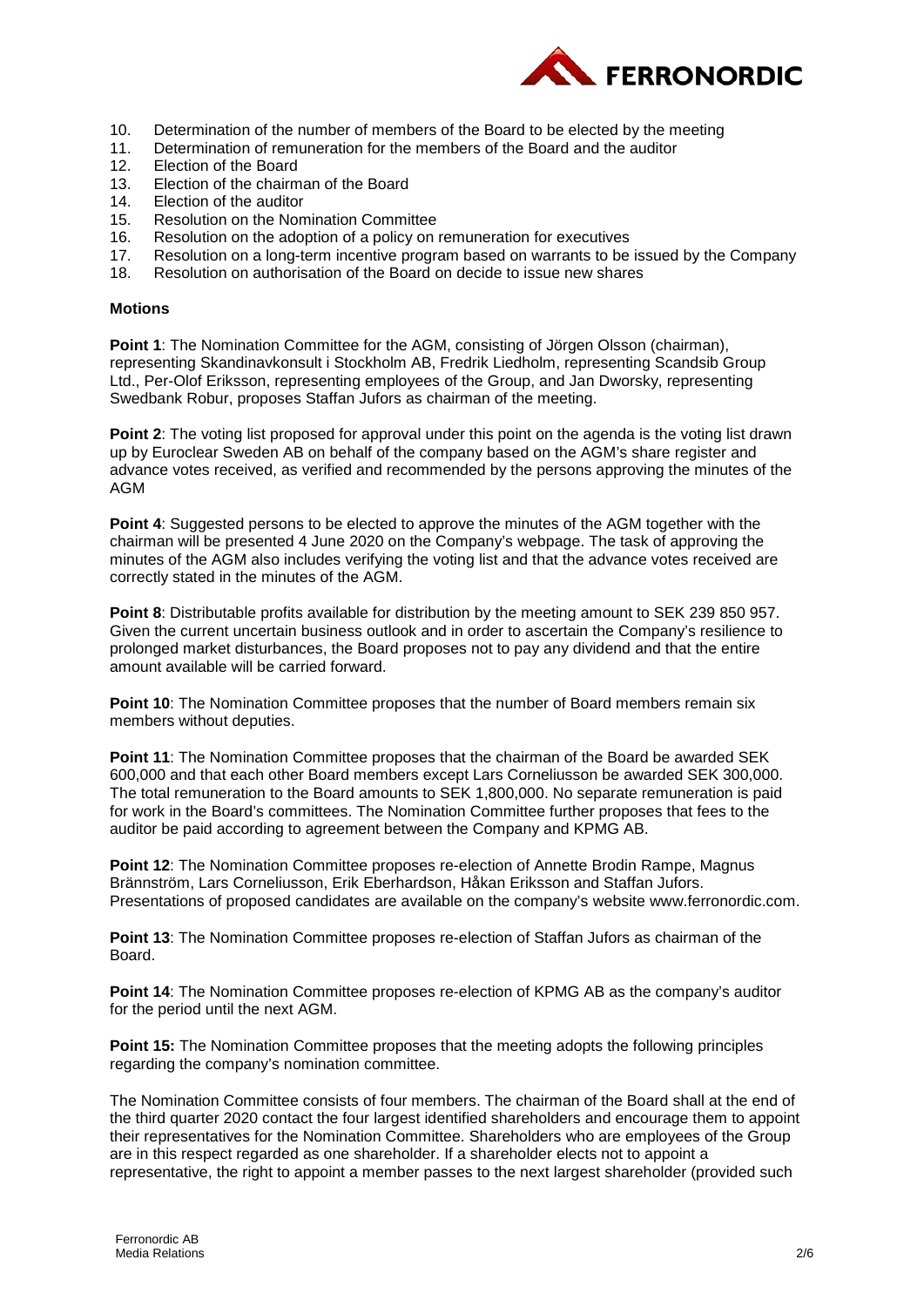

shareholder has not already appointed or is entitled to appoint a member). If a member resigns, the shareholder appointing the resigning member shall be asked to appoint another member. The chairman of the Nomination Committee shall be the member appointed by the largest shareholder (unless the Nomination Committee agrees otherwise).

The Nomination Committee shall act in the interest of all shareholders. The duties of the Nomination Committee shall include to evaluate the Board's constitution and work, and to make proposals for the AGM regarding:

- election of chairman for the AGM.
- number of Board members.
- election of the Board and the chairman of the Board,
- election of auditor (in cooperation with the Board's audit committee),
- remuneration of the Board, the Board's committees and the auditor,
- the Nomination Committee for the next AGM.

The mandate of the Nomination Committee is valid until a new Nomination Committee has been constituted. In case of material ownership changes during the mandate period, the Nomination Committee shall ensure that a new large shareholder is represented in the Nomination Committee. The constitution of the Nomination Committee shall be announced not later than six months before the AGM.

The members of the Nomination Committee receive no compensation from the company but are entitled to reimbursement for reasonable expenses.

**Point 16:** The Board proposes that the meeting adopt the following guidelines on remuneration for executives:

These guidelines concern remuneration and other employment terms for Ferronordic's management. The guidelines apply to employment contracts made after the approval of these guidelines by the meeting and to amendments to existing agreements made thereafter.

#### *Basic principles*

Remuneration to executives shall be based on current market terms on the markets where Ferronordic operates. Remuneration shall also be competitive in order to attract and retain competent executives.

#### *Fixed salaries*

Fixed salaries are established individually based on the criteria specified above, as well as the individual executive's areas of responsibility and performance. For expatriates with salaries in rubbles or other local currencies, the fixed salaries can be adjusted to reflect changes in fore exchange rates.

#### *Variable salaries*

Executives may receive variable salaries in addition to fixed salaries. Variable salaries are paid upon fulfilment of pre-determined and measurable performance criteria, primarily based on the development of the Group as a whole, and/or the part of the group's business that the executive is responsible for. Variable salary for the CEO as well as for other executives shall not exceed 100% of the fixed salary.

### *LTI-program*

A share or warrant-based long-term incentive program for the Company's and its subsidiaries' senior management may be introduced as per separate decision.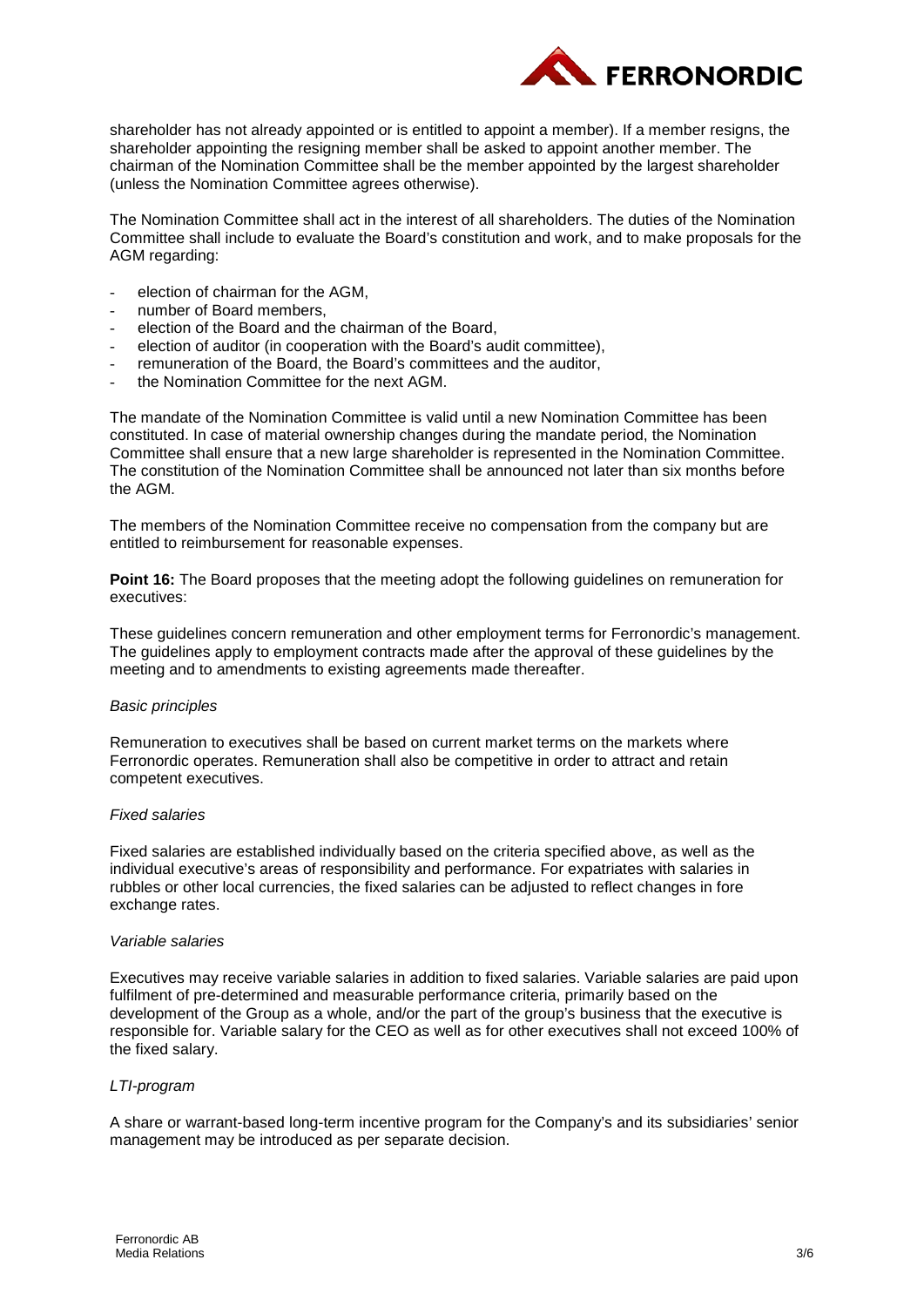

## *Other benefits*

Executives are entitled to customary non-monetary benefits such as company cars and company health insurance. In addition, company housing and other benefits can be offered on an individual basis, such as housing allowances and school/kindergarten allowances for expatriates.

### *Pension benefits*

In addition to those pension benefits that executives are entitled to according to law, executives may be offered pension benefits that are competitive in the country where the individual in question is or has been a resident or to which the individual has a relevant connection. Pension plans shall be defined contribution plans without guaranteed pension levels.

# *Severance pay*

Severance pay shall not exceed 12 months.

*The Board's preparation and decision-making on issues concerning remuneration and other terms of employment* 

The Remuneration Committee is responsible for:

- 1) preparing the Board's decisions on issues concerning principles of remuneration, remuneration and other terms of employment for executives,
- 2) monitoring and evaluating ongoing and during the year ended programs for variable remuneration,
- 3) monitoring and evaluating the application of these guidelines, and
- 4) monitoring and evaluating current remuneration structures and remuneration levels in the Group.

The Remuneration Committee prepares and the Board resolves on:

- 1) remuneration and employment terms of the CEO, and<br>2) principles for remuneration for the other executives (in
- 2) principles for remuneration for the other executives (including pension and severance pay).

The Remuneration Committee also reviews and recommends to the Board share-based incentive programs to be decided by the AGM.

*Authority to decide on deviations from these guidelines*

The Board may deviate from these guidelines if there are specific reasons in individual cases.

*Earlier decisions on remuneration not due at the time of the AGM's consideration of these guidelines*

Remuneration approved but not due at the time of the AGM 2020 fall within the frames of these guidelines.

Point 17: To further align the long-term interests between the Company and its shareholders with those of the senior management and also to be able to offer competitive terms to attract and retain senior management, the Board proposes to introduce a long-term incentive program under which the Company would issue a maximum of 764 865 warrants to be distributed between approximately 30 persons forming the senior management of the Company and its subsidiaries. Each Warrant entitles the participant to subscribe for one ordinary share of the Company at the earliest three-years after the warrant was issued.

The market value of the warrant at the time of transfer to the participants will be determined by an independent financial advisor. As an indication, on the proposed terms and in the current market, the value of each warrant as calculated by the Company's independent financial advisor on the basis of Black and Scholes option pricing model is estimated at approximately SEK 4.9. Each participant will purchase his or her warrants at a price equal to the estimated fair market value but receive a compensation from the Group-entity in which each participant is employed that net of tax covers the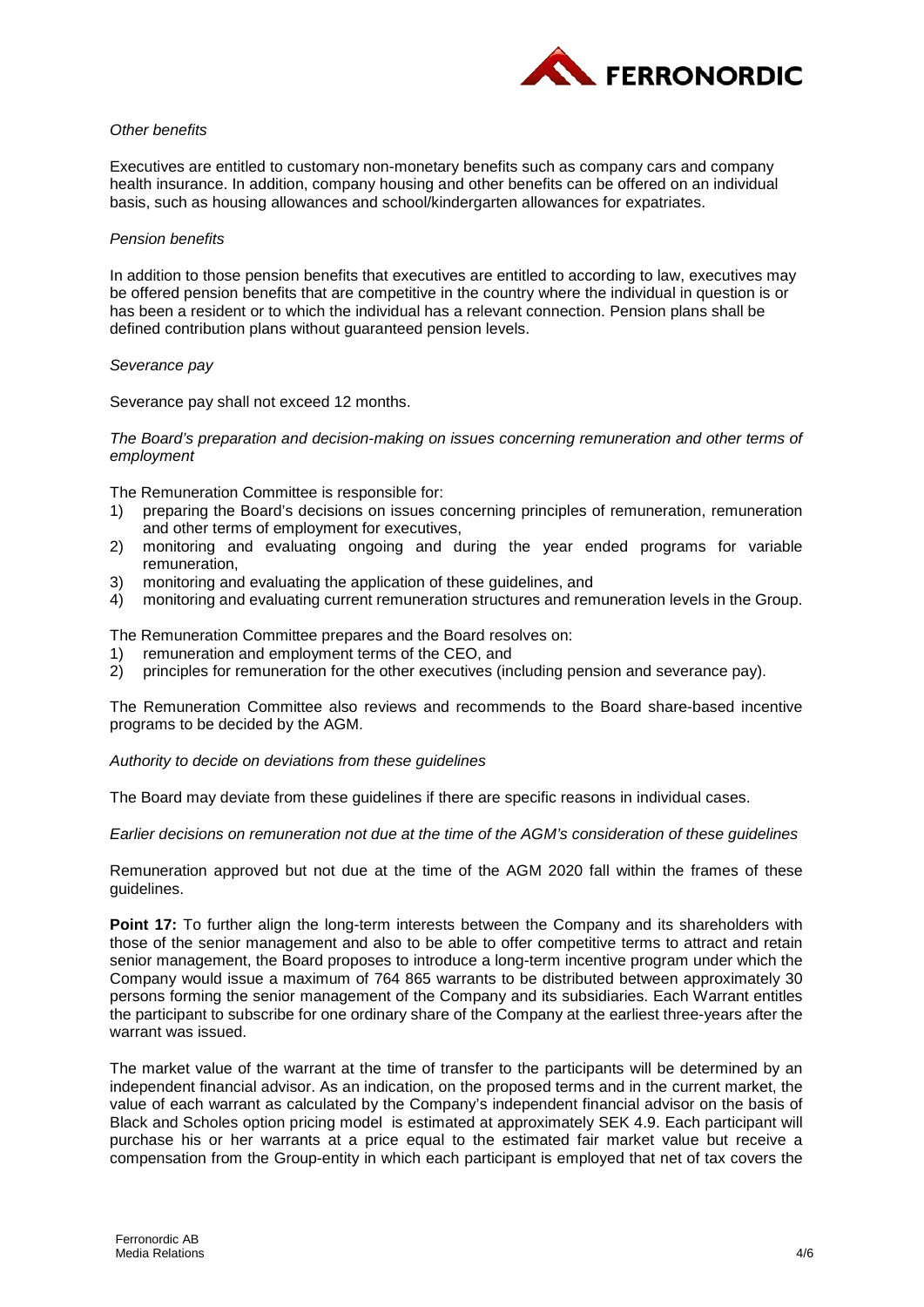

cost for acquiring the warrants. This in order to avoid the risk that the total financial outcome for a participant could be negative.

Subscription of shares is to be done against cash payment to the Company of a strike price equal to 135% of the volume-weighted average share price for the 10 days preceding the date for the AGM's decision to issue the warrants. Assuming full allotment and consequent subscription, the Company's equity would increase with approximately MSEK 103. Participation in the program and subsequent subscription requires that a participant remains an employee of the Company or its subsidiaries.

The maximum EPS/DPS dilution as a result of full subscription of shares under this proposed program is 5%. The incentive program is expected to have only a marginal effect on the company's important key ratios.

The major costs for the Company including its subsidiaries consists of the tax and social fees connected to paying compensation to the participants covering the price to be paid for the warrants by the employing entity of each participant. The compensation as such corresponds to the purchase price for the warrants and is to be paid to the Company. The total cost for the Group for paying this compensation is estimated to MSEK 3.1. In addition, transaction costs for external advisors are estimated at SEK 150 000.

This LTI-program has been prepared by the Board in consultation with external advisors. In addition, the proposal has been prepared by the Board's remuneration committee and has been reviewed at meetings of the Board during 2020.

The full proposal will be available on the Company's webpage (www.ferronordic.com) from 4 June 2020.

Resolution according to this item must be supported by shareholders with at least nine tenths of the votes cast as well the shares represented at the AGM.

**Point 18:** The Board proposes that the meeting authorises the Board to, not later than the next annual general meeting, at one or several occasions – with or without deviation from the shareholders' rights – decide upon an issue of ordinary shares in the Company corresponding to a maximum increase of 20% of the number of shares of the Company. Payment for subscribed shares shall, as relevant, be made in cash, by set-off, or in kind. The reason for authorising the Board to make a decision on issue of new ordinary shares with deviation from the shareholders' preferential rights is to be able to increase the Company's equity capital if necessary in order to make acquisitions or other investments or otherwise to raise necessary financing. The new ordinary shares shall be issued at market rate determined by the Board in consultation with the company's financial advisors.

The proposal requires support by shareholders representing at least two thirds of both the votes cast and the shares represented at the meeting.

Each of Dan Eliasson and Henrik Carlborg, or whomever one of them may appoint, is authorised to make such changes to the resolution as may be required in connection with the registration thereof with the Swedish Companies Registration Office or with Euroclear Sweden AB or due to other formal requirements.

The full notice is attached hereto and available on the company's website www.ferronordic.com.

----------------------------------------------------